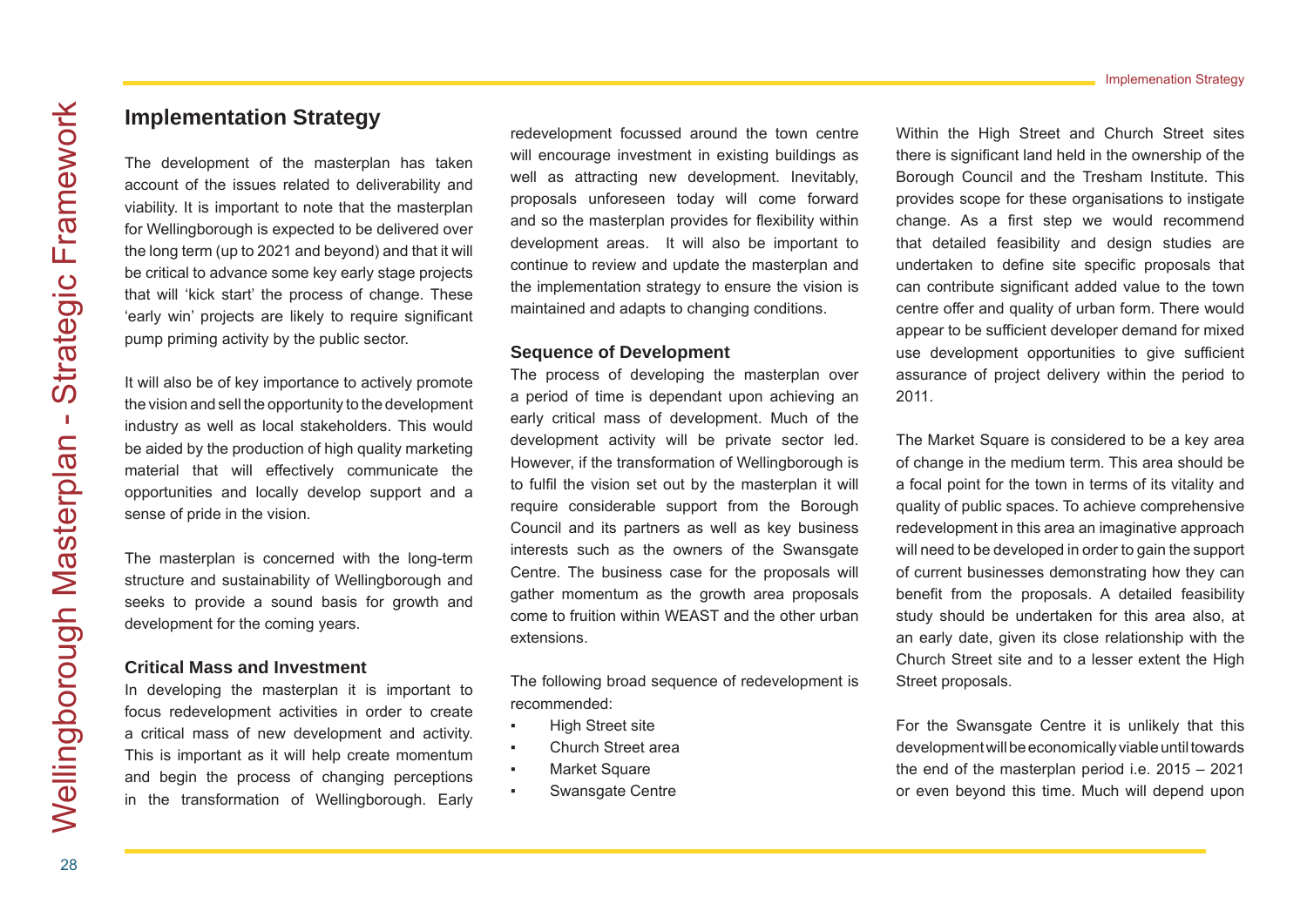the actual rate of growth in population. A feasibility study is required to look at the economic viability and timing of development in detail as well as the practical difficulties of phasing the development whilst allowing sufficient trading floorspace to permit adequate business activity during the construction phases in addition to maintaining town centre viability and vitality. The masterplan includes some initial ideas how the redevelopment could be phased. This requires testing and development.

The masterplan suggests that Midland Road from Victoria Street to the Railway Station will require management rather than undergo any radical transformation through redevelopment. Development control is possibly an adequate tool for managing this change with a suitable policy framework to back it up (to be provided by the forthcoming Area Action Plan for the Town Centre). However, design solutions are required to resolve the potential conflicts between the inevitable increase in traffic arising from the WEAST development and other movement modes, businesses and residents on Midland Road. Midland Road will be an important gateway from the station and the east and therefore a design framework should be created alongside proposals for accommodating public transport on Midland Road or alternative routes. Allied to the design and movement strategy the study should incorporate the development of detailed proposals for the Green Link through Castle Fields and along

Swanspool Brook, which itself will be an important movement corridor and may provide an alternative to Midland Road for some movement modes.

The vision presented by the masterplan is positive. The growth area proposals over the coming years will provide an attractive environment for developers and investors.

# **Implementation Characteristics**

Although much of the development will be private sector led the public sector will have key roles throughout in promoting and enabling activity. The redevelopment proposals put forward by the masterplan share similar characteristics:-

- They are complex, involving phasing and funding issues
- Concentrate on physical and property-led regeneration
- Require intervention from enabling activity to direct development
- Require infrastructure restructuring and improvements
- Involve land assembly, "land-swaps" and potentially CPO's
- Will require relocation of existing users and occupiers
- Involve co-ordination of existing and new investment programmes
- Need to be effectively managed to avoid disruption

to the town centre's function as a major service provider for the area

Some of the main factors that will influence the phasing of development are anticipated to include:-

**Land Consolidation -** There will need to be a concerted effort by all parties to satisfactorily agree on bringing the various landholdings together. This position will be improved if the parties commit to a collaborative approach to development. It is likely that the Borough Council will need to offer its powers of compulsory purchase to enable some of the more complex sites.

**Land Preparation -** Investigations will need to be undertaken to identify the extent of potential land contamination and the appropriate remediation strategy if required. A thorough utilities search will be required to ascertain the location of existing services such as underground power lines, water mains, main sewers and gas pipes. In addition, it will be necessary to ascertain whether these services will be sufficient to serve the scale of new development and an assessment will be required to gauge what improvements will be required. There may be a need or case for the Borough Council and partners to seek public funding from the ODPM and other sources to enable key infrastructure to be provided that can otherwise be provided through development.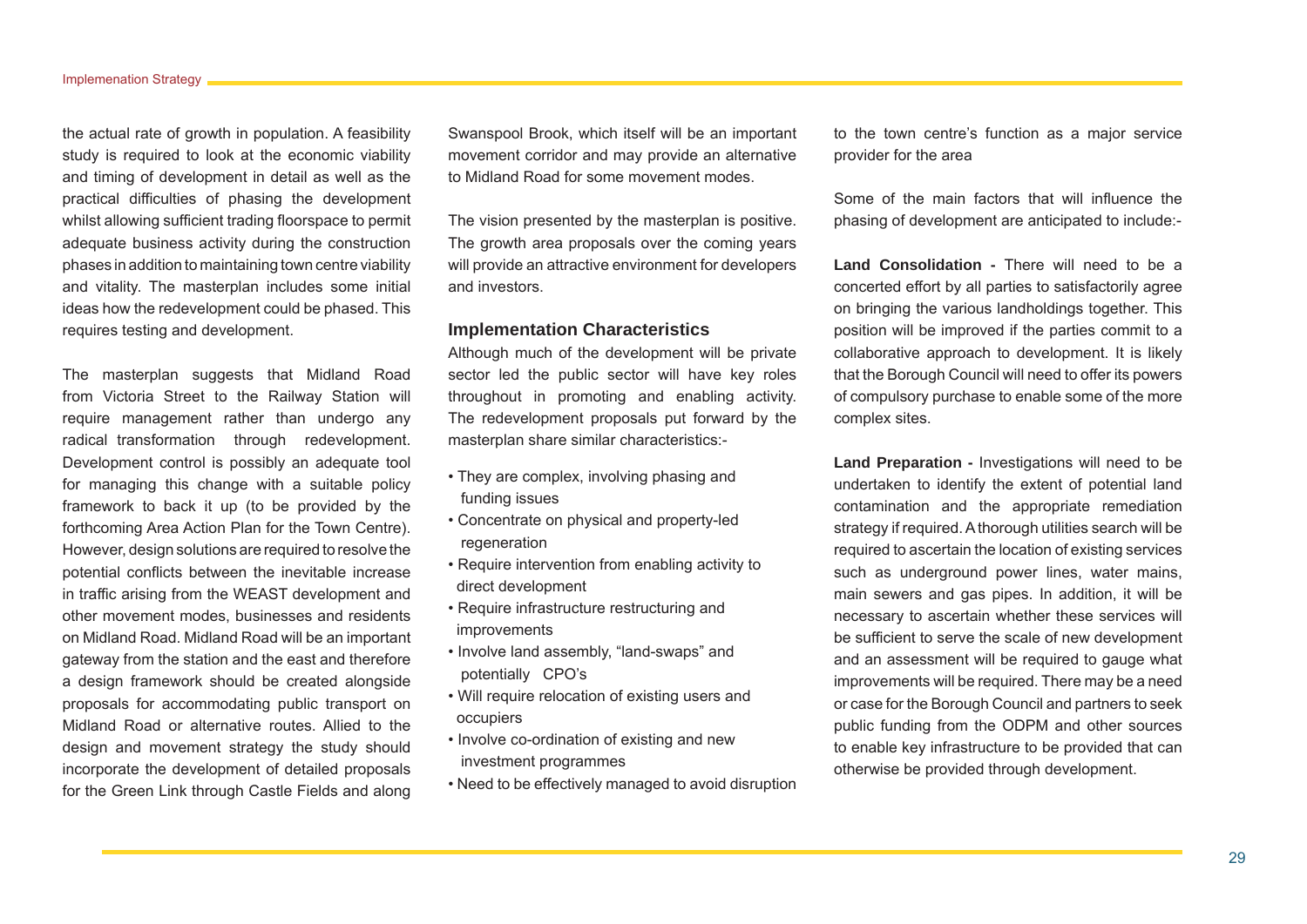Implemenation Strategy

**Relocation of Existing Businesses and Residents -** Certain businesses and homes within the area may need to be relocated if the masterplan is to be implemented. This is likely to require assistance from the Borough Council in helping relocations either by locating and acquiring new premises or finding suitable alternative accommodation within their existing stock. Again, depending upon negotiations, there may be a requirement for Compulsory Purchase.

**Access and Site Servicing -** The town centre is vibrant and busy with a significant number of businesses operating. The masterplan will need to be aware that it is important to limit, as much as possible, the impact and inconvenience that major redevelopment can have on the existing businesses and the quality of town centre environment. A major factor in this will be the management of traffic that is attracted to the area. A Traffic Management Plan should be prepared that will show how all vehicles including buses, cars and delivery vehicles will access the site during the construction process. In addition, as this is a busy town centre which will have a large number of people moving around, it will be important that Health and Safety is monitored and that construction traffic routes and points of access are agreed to reduce pedestrian conflict.

**Community Involvement and Public Relations –** It is expected that the town will be the site of enormous transformation over a considerable period of time. This will inevitably lead to inconvenience for a number of user groups who use the town centre. This will require a significant investment in public relations to maintain the public and businesses support for the masterplan. The Borough Council will need to ensure that they keep people aware at all times as projects progress. This will involve maintaining a current database of all the businesses to keep them updated on progress. A website may be developed that will give the opportunity to keep people in touch with events and the overall programme. In addition, a Stakeholder Forum could be convened that meets at regular intervals for people to discuss the masterplan.

## **Managing Change**

Delivering the ambitious changes advocated by the masterplan will require a dedicated team to manage its progress. The scale of change is potentially massive and will require substantial effort in moving through the pre-development stages of marketing and pump priming activity. Dedicated staff are recommended to work with the Town Centre Manger to promote and push schemes forward. Delivery of the masterplan is largely dependant upon the Borough Council and other public sector bodies and agencies taking the initiative.

It will be important throughout the lifetime of the masterplan to maintain communication with the public on the changes that are happening to Wellingborough and harness their support.

# **Delivery**

There are a number of elements that need to be in place to ensure that the masterplan is effectively implemented:-

**Quality** - The masterplan needs to ensure long-term quality development is secured. The temptation to compromise quality for the sake of investment needs to be avoided. Early stage development needs to set the standard which in itself will inspire investment. Furthermore, as the market adjusts to the development potential and as confidence and values increase the quality of development will also improve. Development Briefs for individual sites and Design Competitions can assist in ensuring high quality and innovative schemes are implemented.

**Detailed Scheme Design** - The masterplan takes the design to an agreed stage that shows the vision and basic parameters. Further more detailed work will need to be commissioned to determine the exact buildings requirements, phasing and viability of development options to achieve the maximum impact.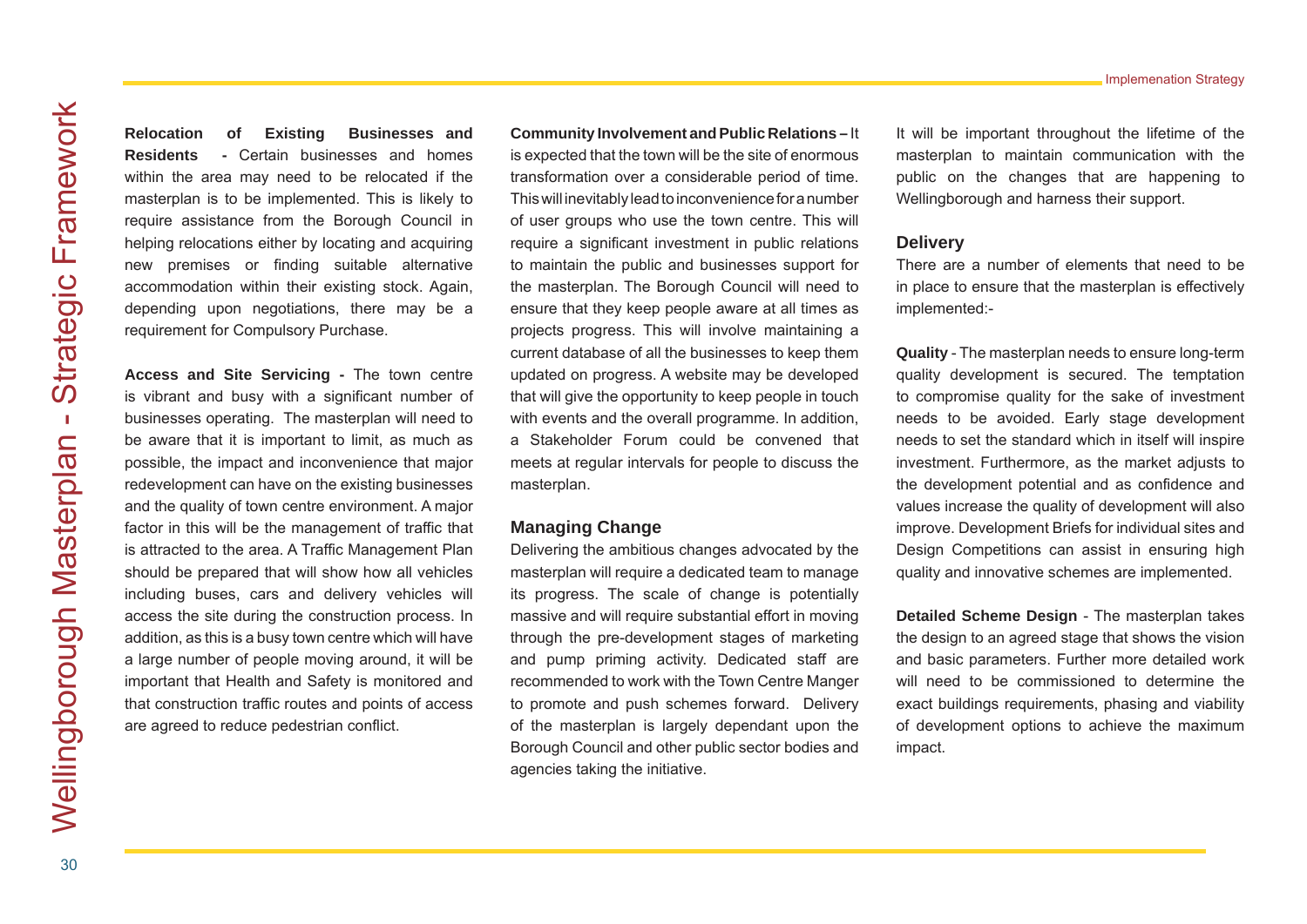**Delivery Vehicles** – The case for creating a dedicated delivery vehicle should be investigated or maximising the effectiveness of existing/emerging bodies. The vehicle could take a number of forms from informal public private partnerships aimed at primarily promotion and co-ordination of town centre activity, to companies limited by guarantee formed between the development industry and public agencies that have resources to offer the vehicle. The need for a delivery vehicle should be regularly reviewed. The existing infrastructure in the form of the Town Centre Partnership and Town Centre Manager provides a useful base position. Certainly, responsibility for the delivery of the vision needs to sit clearly with a single organisation which would have representation from the public and private sectors. The delivery vehicle will have to take into consideration the individual requirements of each partner organisation in respect of:-

- Legal status
- Governance
- Organisational capacity
- Tax position
- Accountability
- Objectives of the project

Underpinning this Delivery Vehicle will be a need for an agreement between all parties to cover:-

- Aims of parties
- Method of working together
- Client Group contributions
- Developer Obligations

**Detailed Planning Applications** - Once detailed design schemes have been prepared it will be necessary for the designs to be submitted as separate planning applications to the Local Planning Authority. This will give a further opportunity for the public to make comment on the design of the new facilities which are proposed. The planning process will be an opportunity to resolve access, design and architectural treatment of the buildings and the spaces around them.

**Developer Selection** - It is likely, given the number of projects that are proposed which are on different timelines and on different sites, that potentially a number of developers are involved rather than one preferred developer. Developer selection will be an important part of the process where public/private partnerships emerge. Expressions of Interest will need to be publicised advertising for developer partners and this may involve the OJEU. (Official Journal of the European Union)

**Legal Arrangements** - There will be a need to set up Partnership Arrangements between the Council/Local Delivery Vehicle and the selected developers. This would need to be in the form of a Development Agreement and would typically cover the following:-

- Aim of schemes
- Planning and other consents
- Property acquisition and disposals
- Risk
- Project Management
- Procurement
- Infrastructure

Potential Funding Sources:-

- Local Transport Plan (LTP)
- Capital Receipts from Land Sales
- Developer Contributions
- emda
- ODPM
- Sub-Regional Partnerships (Invest

Northamptonshire/Northamptonshire Partnership)

**Planning Obligations** - In order for planning permissions to be granted, developments of this scale and importance will require developer contributions to be made under the provisions of Section 106 of The Planning and Compulsary Purchase Act 2004 (or where they relate to Highway Works, under Section 278 of the Highways Act 1980). Developers will be required to enter into legal agreements with the Local Planning Authority. The type of matters which may be addressed by Section 106 agreements in terms of provisions and timescale could include:-

- Off-site transport improvements
- Housing, namely the provision of affordable housing and contribution towards training and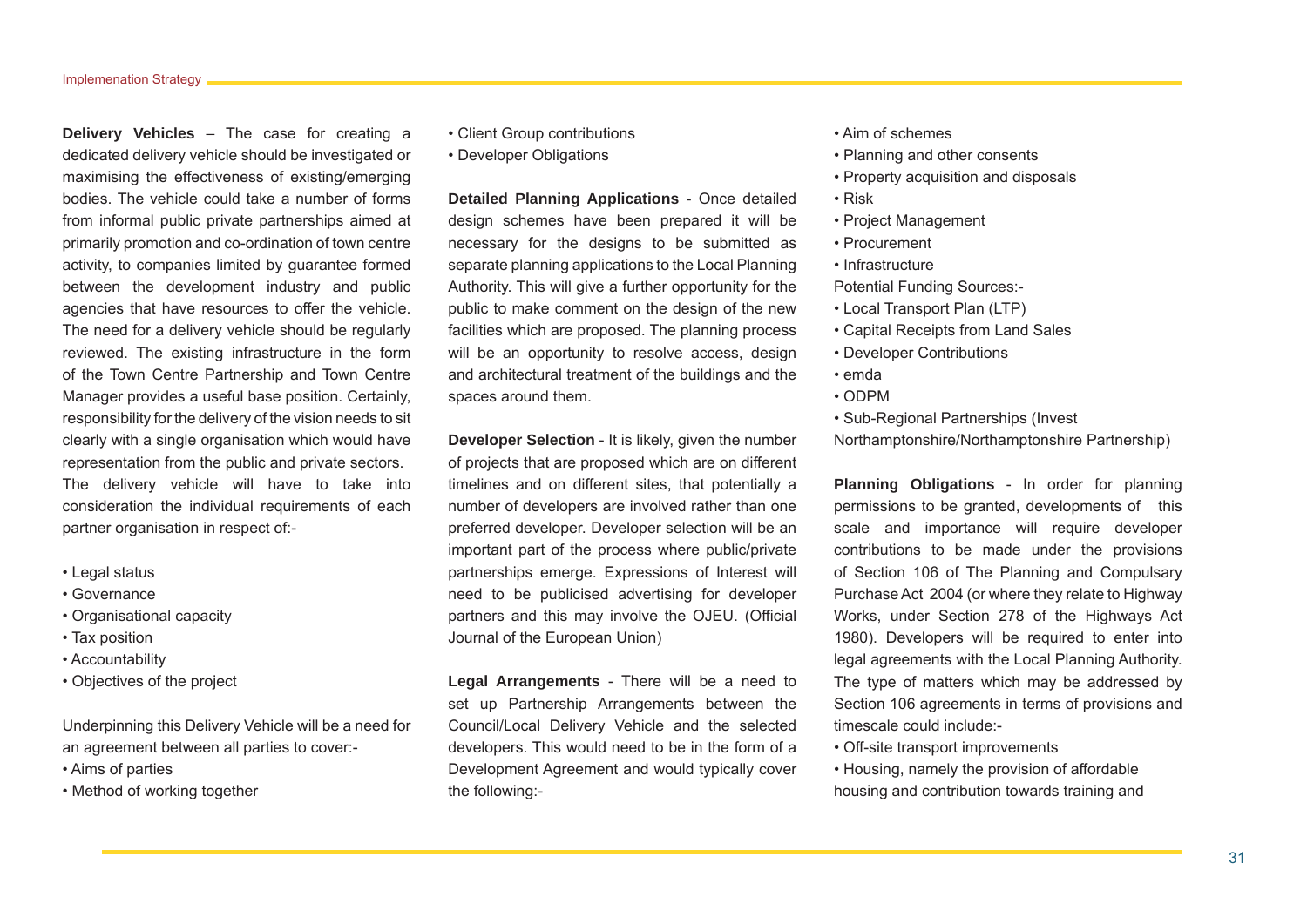#### construction skills

- Education, related to school transport, school
- places and nursery
- Leisure, including contributions towards

improvements to public open space and play areas

- Community Facilities
- Employment, and skills development
- Natural environment conservation
- Energy Conservation and Resource Efficiency
- Management and Maintenance
- Public Art

Careful consideration will need to be given to the viability of projects and their ability to contribute to such matters without undermining their delivery and developer interest.

### **Guidance and Quality**

The masterplan sets out the new structure for the Town Centre in a basic form. The next step in delivering the masterplan vision is to ensure that development is of a high quality and adheres to the principles of good urban design.

To achieve this it is necessary to provide developers and their design consultants with guidance on what is expected. Design guidance and early consultation with the relevant authorities can minimise uncertainty, improve efficiency in the planning process and form a link between the aspirations of the local authority and those of the development industry.

Below are the main stages in progressing the development opportunities set out in the masterplan through the planning process:

# **Development Briefs**

A series of detailed briefs may be prepared by the Borough Council to help guide the development on particular sites if it is felt that more detailed guidance is required to ensure the best development.

#### **Pre-Application Discussions**

Pre-application discussions are recommended for prospective developers as they can help expose potential conflicts with Borough Council policies and objectives at an early stage in the development process.

#### **Planning Application Requirements**

Detailed planning applications will be required for each of the new developments and will need to be developed in accordance with the masterplan and Town Centre Area Action Plan. They should follow guidance set out in other Development Plan Documents such as relevant SPD's published by the Borough Council.

The detailed planning applications will need to be accompanied by the following information:-

1. A Concept Plan for the entire site together with a phasing plan if required.

2. A Transport Assessment as stated in PPG13 "where developments will have a significant transport implications, Transport Assessments should be prepared and submitted alongside the relevant planning applications" The level of detail required will vary according to the scale of the scheme. Developers are advised to enter into early discussions with the planning and highway authorities in order to consider the acceptability of development proposals in transport terms and the scope of Transport Assessment requirements.

- 3. A Design Statement. The applicant should provide a written statement setting out:
- An explanation of the design concept and principles.
- An outline of how these will be reflected in the development layout, density, scale, landscape and visual appearance.
- How the development corresponds with the master plan.
- An explanation of the proposed development and how the design relates to the site and wider area.
- An explanation of how the development will meet with Borough Council policy.
- How the development responds to any relevant Supplementary Planning Guidance produced by the Borough Council.
- Plans and drawings should be submitted to ensure that the design can be properly assessed